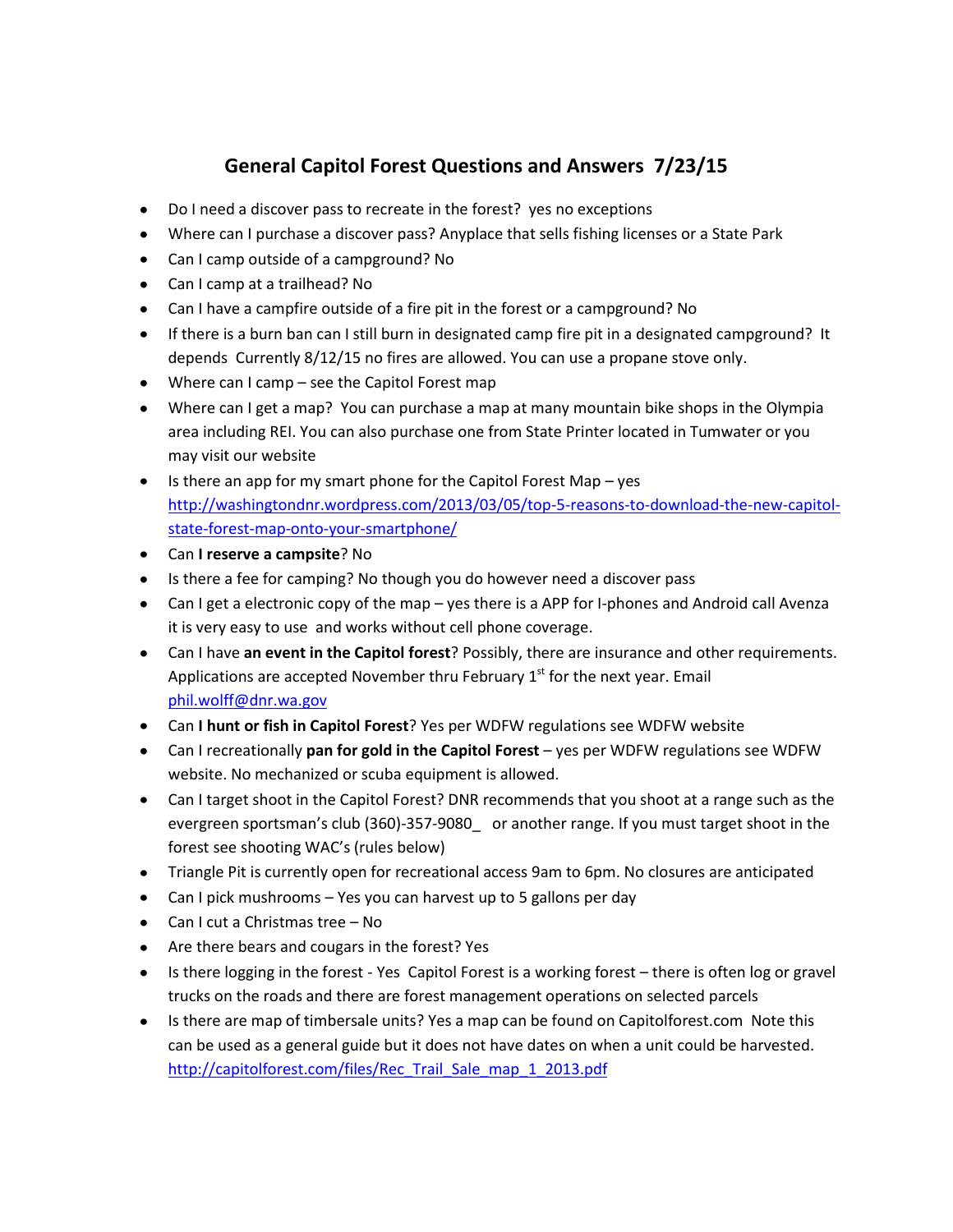• I have more questions where can I find answers? Many answers can be found at the DNR website or a third party web site Capitolforest.com and FOCF

## **Capitol Forest Trails**

- Does the forest close to motorized use when it is dry? Generally no it would have to be an extremely dry summer for this to happen. As of 8/12/15 the trails are open to all uses even though there are dry conidtions
- Can I ride my mountain bike in the forest? Yes on all trails except the equestrian loop, McLane creek and two short hiking trails (see map) [http://www.dnr.wa.gov/Publications/eng\\_rms\\_capmapnu\\_may2.pdf](http://www.dnr.wa.gov/Publications/eng_rms_capmapnu_may2.pdf)
- Are trails closed for timber harvest Yes from time to time trails and roads close for forest management reasons. The best resource is to sign up to our yahoo group and the capitol forest user group email list contact [nick.cronquist@dnr.wa.gov](mailto:nick.cronquist@dnr.wa.gov) o[r phil.wolff@dnr.wa.gov](mailto:phil.wolff@dnr.wa.gov)
- Can I trail run in the forest? Yes
- Can I ride my horse in the forest? Yes see the Capitol Forest map. You may want to avoid trails above Fall Creek on weekends as there is heavy mountain bike use
- Can I ride my dirt bike, or quad in the Capitol Forest? Yes between May and November you may ride your dirt bike and quad on motorized trails (see map) You can ride year around on nongated and road NOT signed or blocked.
- ORV tags are needed for all motorized use on trails unless the vehicle is street licensed. If the vehicle is street licensed then it needs a ORV tag or discover pass.
- I live out of state will my state's ORV tag/permit "work" in the forest. Yes if you live in another state and have ID with this information then yes you can use the out of state tab / permit
- Can I ride my UTV or two to 4 passenger quad on motorized trails? No though you can ride on forest roads (see above)
- Is there trails for 4x4 (jeep) No There are no opportunities for 4x4 off roading
- When do events occur? See Capitolforest.com [http://capitolforest.com/files/CAPITOL\\_STATE\\_FOREST\\_EVENT\\_SCHEDULE\\_2014.docx](http://capitolforest.com/files/CAPITOL_STATE_FOREST_EVENT_SCHEDULE_2014.docx)

### **McLane Creek Nature Trails**

- Do I need a discover pass Yes
- Can I walk my dog yes if it is on a leash and you pick up after the dog.
- Are there cougar and bears at Mclane Creek Yes If you have a dog it is more likely you may have a dangerous encounter with wildlife. There was a cougar seen in the spring of 2014
- Can I ride my bike, horse or motorcycle No unless you meet Americans with Disability Act (ADA) requirements contact [phil.wolff@dnr.wa.gov](mailto:phil.wolff@dnr.wa.gov)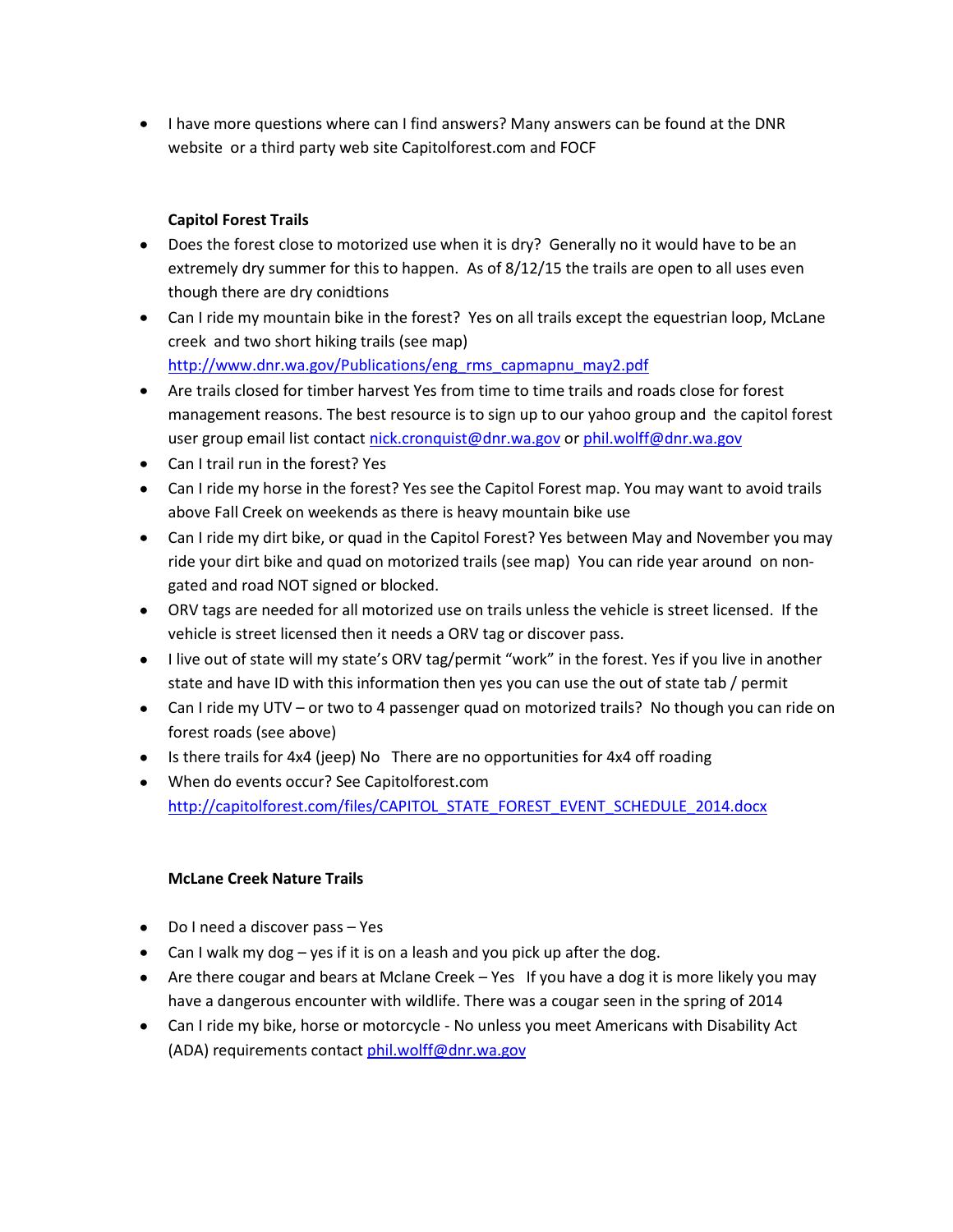- I am planning an outing with my cub scout, pre-school, college class etc. Does everyone have to have a discover pass in their vehicle? Yes - unless the vehicle has an exempt plate (school bus / school van)
- Is it safe to be on the trails when it is rainy and windy? It is advisable not to go out in the forest when the wind is blowing. The board walks may have standing water.
- I want to do volunteer work at McLane Creek with a group do I need a discover pass possibly if you pre-arrange a work party and return a work party request form 2 weeks in advance form a one day parking permit could be arranged. Contact Nick Cronquist [nick.cronquist@dnr.wa.gov](mailto:nick.cronquist@dnr.wa.gov)
- Can I have an event at McLane Creek of over 25 people Possibly certain requirements must be met and it cannot conflict with other use. Contact [phil.wolff@dnr.wa.gov](mailto:phil.wolff@dnr.wa.gov) Small school outings for salmon viewing do not need a event permit – though please notify DNR at [phil.wolff@dnr.wa.gov](mailto:phil.wolff@dnr.wa.gov)
- Is it safe to park at McLane Creek There was a recent break in (7/2014) Please do not leave any valuables in your car. If people would not leave valuables the rate of crime would be significantly reduced. Criminals are not out to steal your car or car radio, they are seeking easy to snatch valuables.

#### **WAC 332-52-145**

#### **Firearms and target shooting.**

**1) (1) What is recreational target shooting? Recreational target shooting is the use of a firearm or bow and arrow on targets and the sighting in of rifles or other firearms on department-managed lands. The department regulates and enforces target shooting on department-managed lands.**

 **(a) The department may restrict target shooting for the reasons set forth in WAC 332-52- 100.**

 **(b) Persons shall not target shoot carelessly, recklessly, or without regard for the safety of any person, or in a manner that endangers, or is likely to endanger, any person, pet, livestock, wildlife or property.**

 **(c) Persons shall not discharge tracer or incendiary ammunition or projectile devices on department-managed lands. For purposes of this subsection, "incendiary" means causing or designed to cause fires, such as certain substances or bombs. "Tracer ammunition" means a bullet, projectile, or shell that traces its own course in the air with a trail of smoke, chemical incandescence, or fire, so as to facilitate adjustment of the aim.**

 **(2) Does recreational target shooting include hunting? No. This section does not apply to hunting activities, which are subject to the rules and regulations administered by the Washington state department of fish and wildlife.**

 **(3) Where is target shooting permitted?**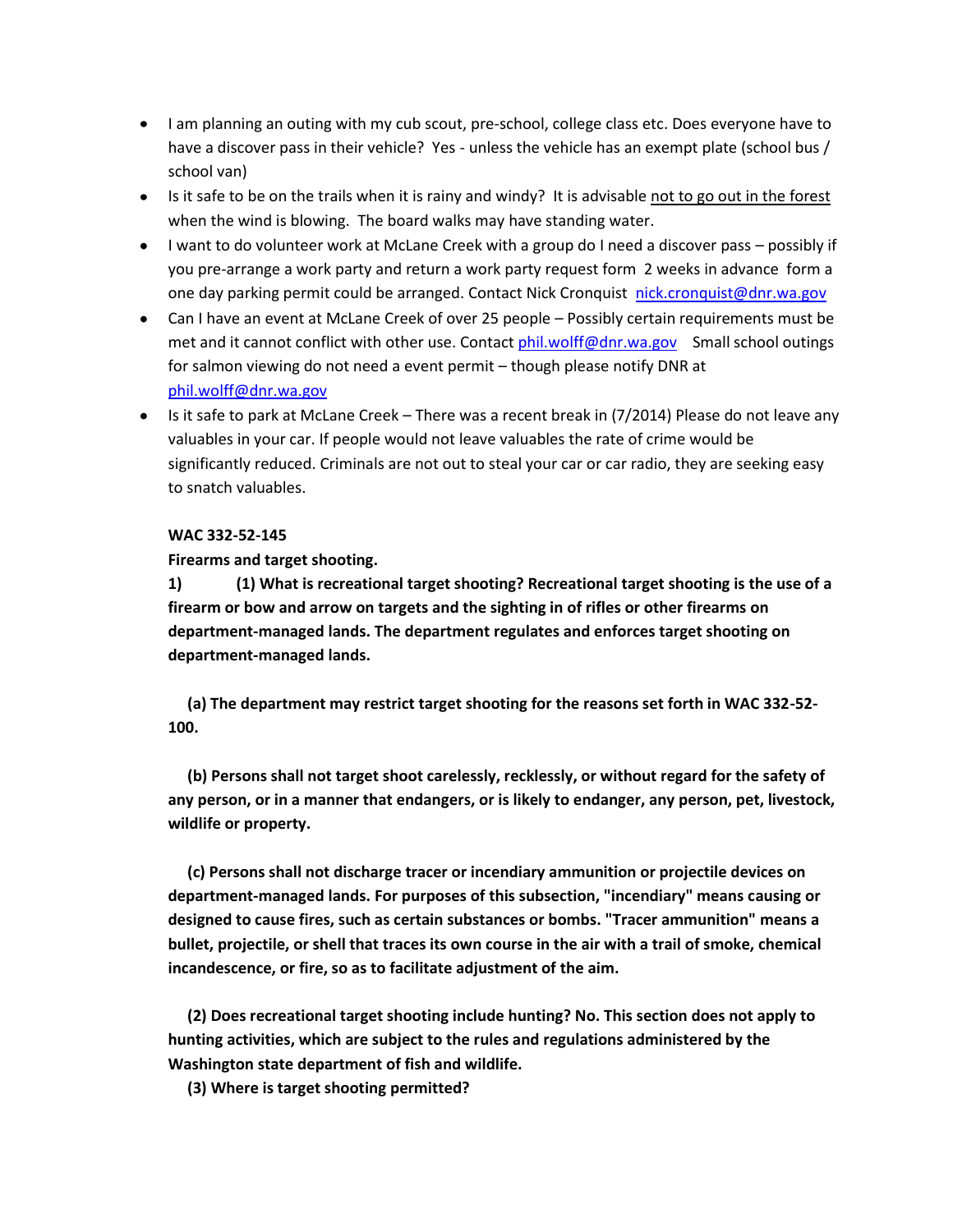**(a) Persons may target shoot in:**

 **(i) Developed recreation facilities specifically designed for target shooting; or**

 **(ii) Areas with an unobstructed, earthen backstop capable of stopping all projectiles and debris in a safe manner.**

 **Persons shall not target shoot in any other location.**

 **(b) Persons shall not shoot within, from, along, across, or down roads or trails.**

 **(c) Persons shall not shoot on, at, across, along, down, from, or within five hundred feet, of:**

 **(i) Recreational facilities that are not specifically designed for target shooting;**

 **(ii) Residences;**

 **(iii) Businesses;**

 **(iv) Structures;**

 **(v) Other areas as restricted;**

 **(vi) Areas designated or posted as no shooting.**

 **(4) What may be used as a target?**

 **(a) Items that are commercially manufactured for the specific purpose of target shooting or similar targets privately manufactured by the person(s) engaging in target shooting that are consistent with this section.**

 **(b) Unauthorized targets include but are not limited to:**

 **(i) Natural features, except earthen berms or banks used as backstops for target shooting;**

- **(ii) Vegetation;**
- **(iii) Structures;**
- **(iv) Gates;**
- **(v) Vehicles;**